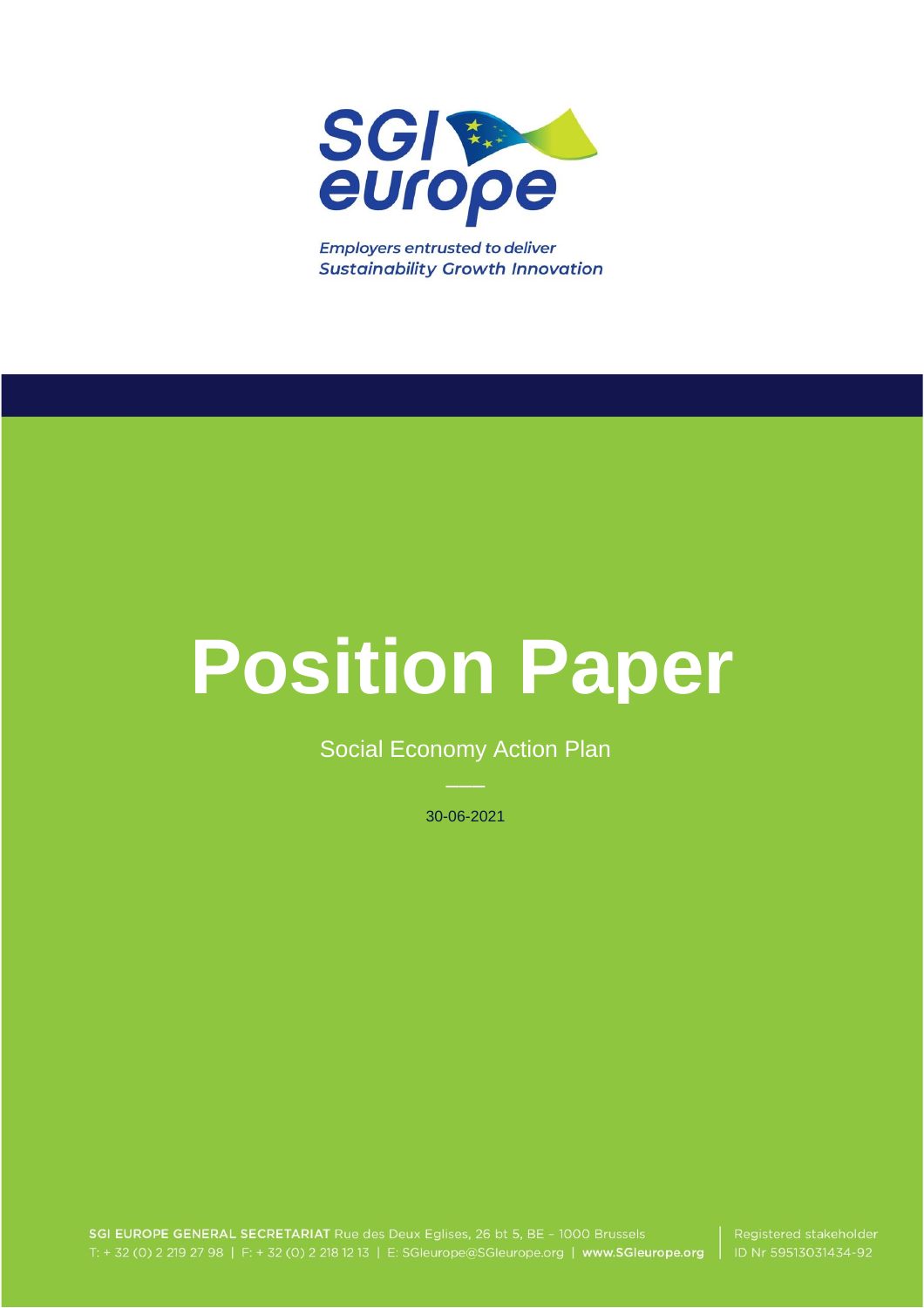



Brussels, 30 June 2021

# **Social Economy Action Plan**

SGI Europe fully supports the European Commission in increasing the visibility of the Social Economy and recognising the important role Social Economy actors play in job creation, inclusive and sustainable growth and the implementation of the European Pillar of Social Rights. Based on estimates, the Social Economy, accounts for 6.4% of employment, representing 11.9 million jobs and between 6 to 8% of GDP across 27 European Union (EU) countries.<sup>1</sup>

SGI Europe agrees with the main challenges for the Social Economy that the European Commission identified, such as the degree of visibility and recognition, capacity to access different kinds of resources and public procurement, skill development opportunities, social innovation and existence of research focused on Social Economy.

SGI Europe wants to underline some key elements that will contribute to the Action Plan on Social Economy:

- 1. The importance of acknowledging diversity among Social Economy actors in different Member States and improving the recognition and visibility of the Social Economy and its added value to society.
- 2. The importance of investing in Social Economy, through funds for vocational training, to enhance the attractiveness of these professions, ensure their effective delivery and quality.
- 3. The opportunities and challenges for the Social Economy, as exposed by the COVID-19 crisis, in particular in health and care services, and the need for tailored policies to help the Social Economy reach its full transformative potential.
- 4. The vital role Social Partners can play in improving the image of the sectors and making them fit for responding to the many future social, societal and other challenges should be actively highlighted and promoted.

### **1. Improving Recognition and Visibility of Social Economy and Acknowledging Diversity among Social Economy Actors**

The picture of Social Economy actors across the EU is vastly diverse and fragmented. Social enterprises, which emerged more recently, distinguish themselves by a more pronounced social entrepreneurial approach and may fall outside of some countries' traditional Social Economy definition. Social Economy organisations traditionally refer to the set of associations, co-operatives, mutual organisations, and foundations whose activity is driven by **values of solidarity, the primacy of people over capital, and democratic and participative governance**. 2

Member States should create **favourable institutional and financial frameworks** reflecting these values to effectively support Social Economy actors. The EU has a key role in encouraging this, whilst respecting the rich diversity that exists at national level.

<sup>1</sup> OECD, [Regional Strategies for the Social Economy](https://www.oecd-ilibrary.org/docserver/76995b39-en.pdf?expires=1624285402&id=id&accname=guest&checksum=649A23AAB4F2E2AD2E3B048A38D83015) (2020) [<Regional Strategies for the Social Economy \(oecd](https://www.oecd-ilibrary.org/docserver/76995b39-en.pdf?expires=1624285402&id=id&accname=guest&checksum=649A23AAB4F2E2AD2E3B048A38D83015)[ilibrary.org\)>](https://www.oecd-ilibrary.org/docserver/76995b39-en.pdf?expires=1624285402&id=id&accname=guest&checksum=649A23AAB4F2E2AD2E3B048A38D83015)

<sup>2</sup> OECD, Social economy and the COVID-19 crisis: current and future roles (2020) < [Social economy and the COVID-19](https://www.oecd.org/coronavirus/policy-responses/social-economy-and-the-covid-19-crisis-current-and-future-roles-f904b89f/)  [crisis: current and future roles \(oecd.org\)](https://www.oecd.org/coronavirus/policy-responses/social-economy-and-the-covid-19-crisis-current-and-future-roles-f904b89f/)>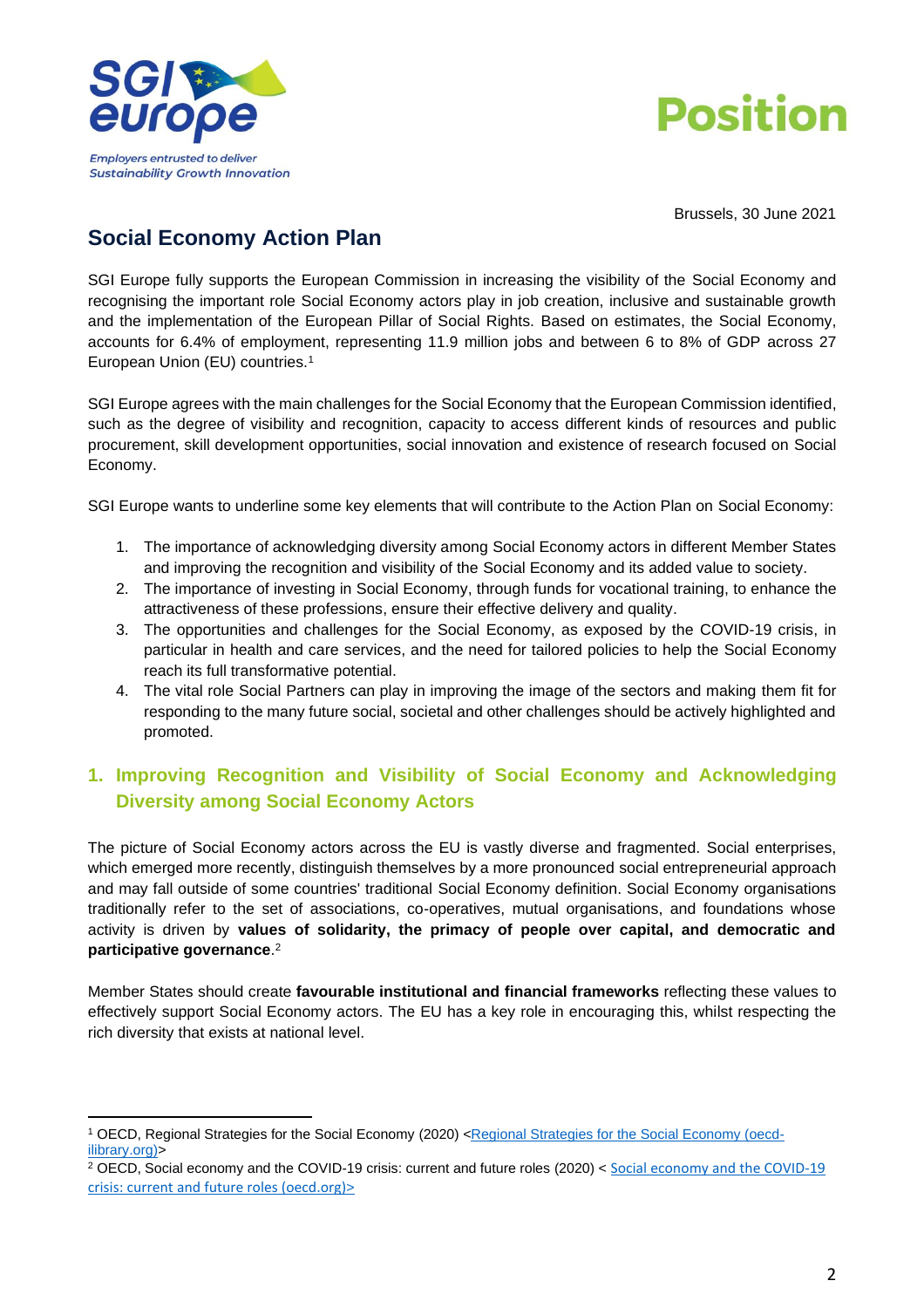



SGI Europe welcomes the EU Commission's preparatory work, e.g. the comparative synthesis report on social enterprises and their ecosystem in Europe. Such reports spark **mutual learning** and highlight the opportunities of the rich and diverse experience at Member State level. Indeed, the picture of Social Economy actors and social enterprises is very diverse, and there is considerable conceptual confusion around their role in society. As rightly pointed out by the report, some view Social Economy enterprises as drivers for social innovation, democratisation and effectiveness of the social welfare systems, while others fear they could be used as an excuse for public actors to withdraw, which could lead to the dismantling the welfare state. $^3$ 

According to SGI Europe it is essential to adopt a wider perspective on the Social Economy and recognise that the activities go beyond the welfare domain, also focusing on 'green policy', the environment and sustainability. Social Economy organisations have the potential to expand social innovation to address pressing environmental and societal challenges. Therefore, frameworks and access to resources is needed to support new forms of social innovation and collaboration to maximise their impact.

Furthermore, **data collection and research is essential in helping to draw a clearer picture of the added value of the Social Economy sector and enhance its power to drive positive change**. There is a key role for the EU to collect data, carry out research, and share best practices to foster mutual learning.

SGI Europe fully supports the European Commission in **increasing the visibility of the Social Economy and recognising the important role Social Economy actors play** in job creation, inclusive and sustainable growth and the implementation of the European Pillar of Social Rights.

Beyond this question of visibility, the Action Plan should support the Social Economy's capacity to **build networks**, including Social Partners structures (through training, funding, exchanges of practices, etc.) and to provide and recommend to all Member States to adopt a legal framework allowing them to have a stronger voice at all levels to influence economic and social policies.

#### **2. Investing in Social Economy and health and care services**

Within the Social Economy, health and care services faced significant challenges. The COVID-19 crisis has exposed the results of years of underinvestment in Social Economy and health care services and infrastructure in some Member States. EU funds, and notably the European Social Fund+ and the EU4Health Programme, should complement national efforts to increase investment in those services to help them reach their full potential and address demographic ageing.

The Social Economy also operates as an investment for the future by allowing disadvantaged people to participate in society and the labour market. Indeed, it can be a springboard for access and return to work for the most vulnerable persons.

The **health and care services face labour shortages**, while demand for services is naturally increasing, in particular, due to the ageing population and the social needs that will arise as a result of the COVID-19 pandemic. Therefore, initial training and qualification of employees in the new professions related to the changing needs are key priorities. Training should also be linked to the digitalisation of the labour market and the challenges posed by a rapid technological change affecting service provision.

<sup>3</sup> Social enterprises and their ecosystems in Europe | Comparative synthesis report, p 136 < [Social enterprises and their](https://op.europa.eu/en/publication-detail/-/publication/4985a489-73ed-11ea-a07e-01aa75ed71a1/language-en/format-PDF/source-123378057)  ecosystems in Europe - [Publications Office of the EU \(europa.eu\)>](https://op.europa.eu/en/publication-detail/-/publication/4985a489-73ed-11ea-a07e-01aa75ed71a1/language-en/format-PDF/source-123378057)